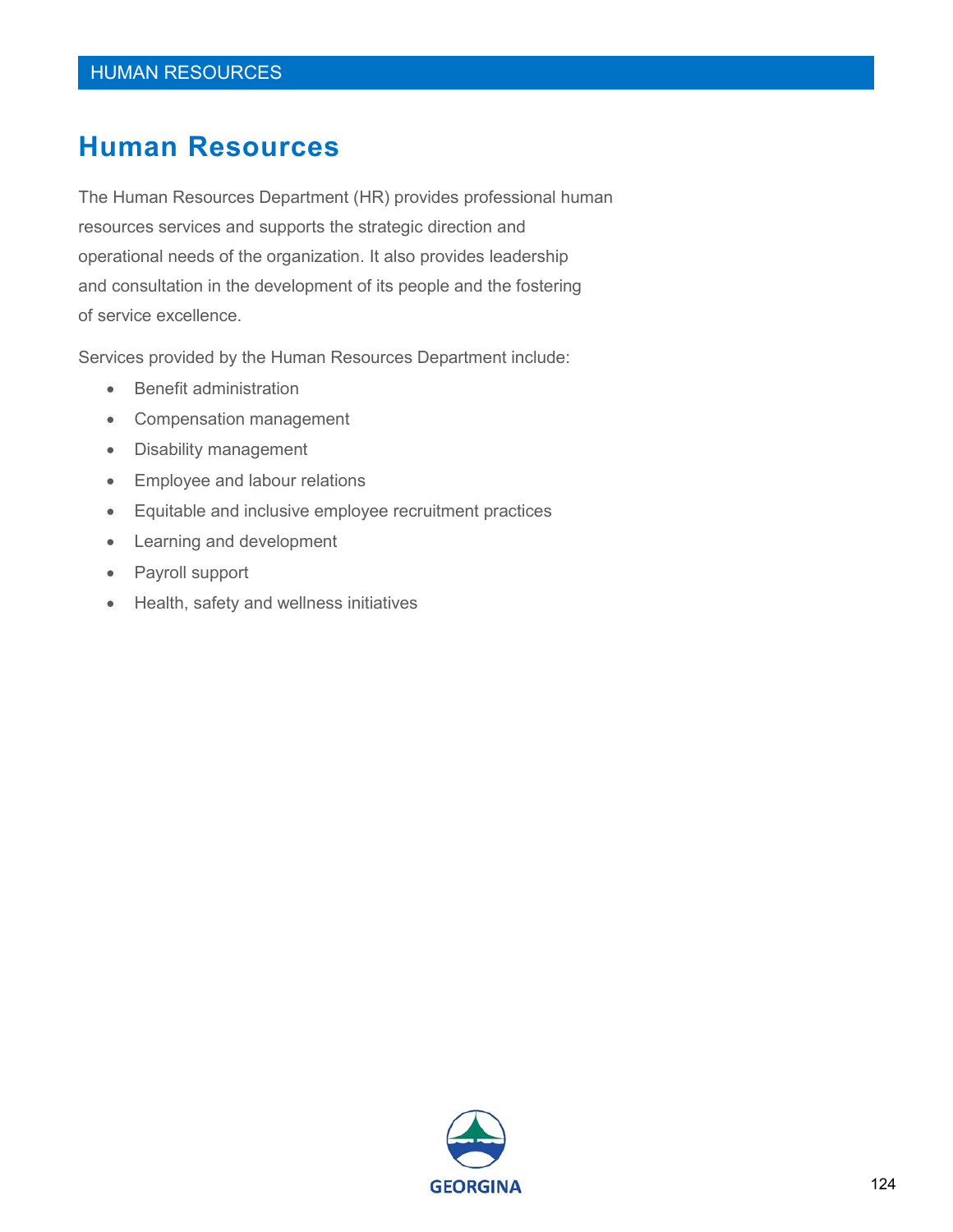#### **2021 Story of Resilience: COVID-19 Pandemic**



With the cases of COVID-19 rising in Ontario in late 2020, a strict province-wide shutdown was declared on Dec. 26, 2020 lasting 28 days. Premier Ford announced a second declaration of emergency on Jan. 12 with additional stay-at-home orders. The Emergency Operations Centre continued to operate in response to the Town's management of the pandemic situation. Several meetings were held weekly, one for the Control Group and one for the Working Group. Human Resources (HR) was part of both of these groups.

In support of the changing guidelines set forth by Public Health, HR maintained a COVID-19 FAQ's section on the Intranet, including links to mental health and support groups. HR also developed a monthly Wellness and Recognition online newsletter to help staff stay connected, and to promote ways to stay healthy, motivated and recognized during the pandemic.

The Health, Safety and Wellness Consultant continues to be a constant and reliable point of contact for employees. This resource has been invaluable to the corporation. The consultant continues to liaise with the N6, regarding COVID -19 matters and the reopening plans for the Town. The consultant trains new hire groups, such as waterfront staff and seasonal staff, to ensure all COVID-19 procedures are understood and followed. The consultant monitors and implements the necessary provincial changes and continues to field Q and As for COVID-19 and vaccines. Delivery of PPE and sanitization supplies continues to be a top priority.

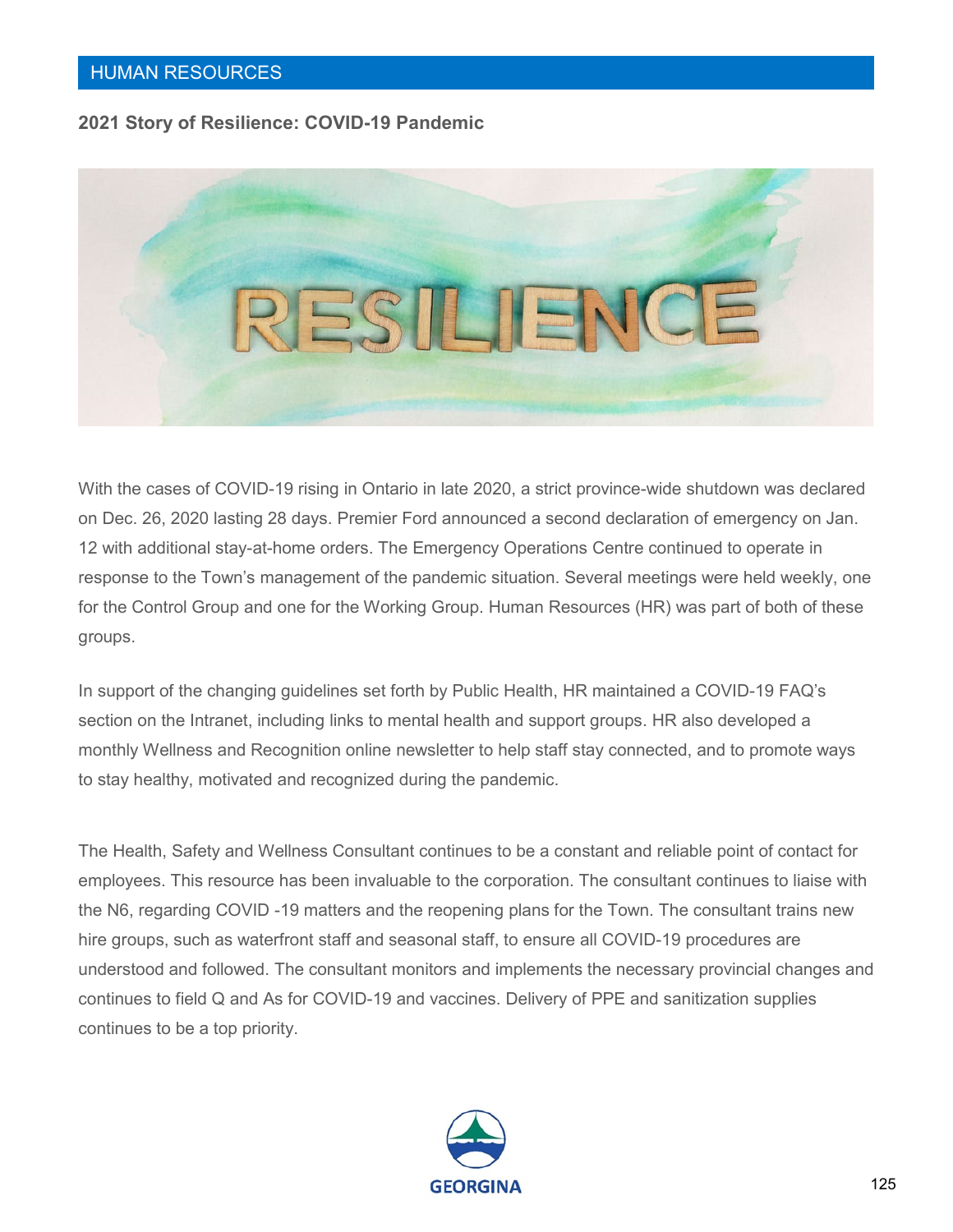### HUMAN RESOURCES

The Human Resources Team coordinated multiple redeployments of part-time and full-time employees due to COVID-19. It coordinated a number of several specific summer hires; supported employees working from home; supported managers on multiple HR issues; trained employees virtually; and had ongoing collaborations with nine municipalities and York Region.

As we moved through the different phases of the COVID-19 provincial directions, HR supported the organization through these phases.

HR continues to work closely with the Infrastructure Health and Safety Association (IHSA) and the Public Service Health and Safety Association (PSHSA) to ensure the Town is positioned to reopen safely.

#### **Organizational Chart**



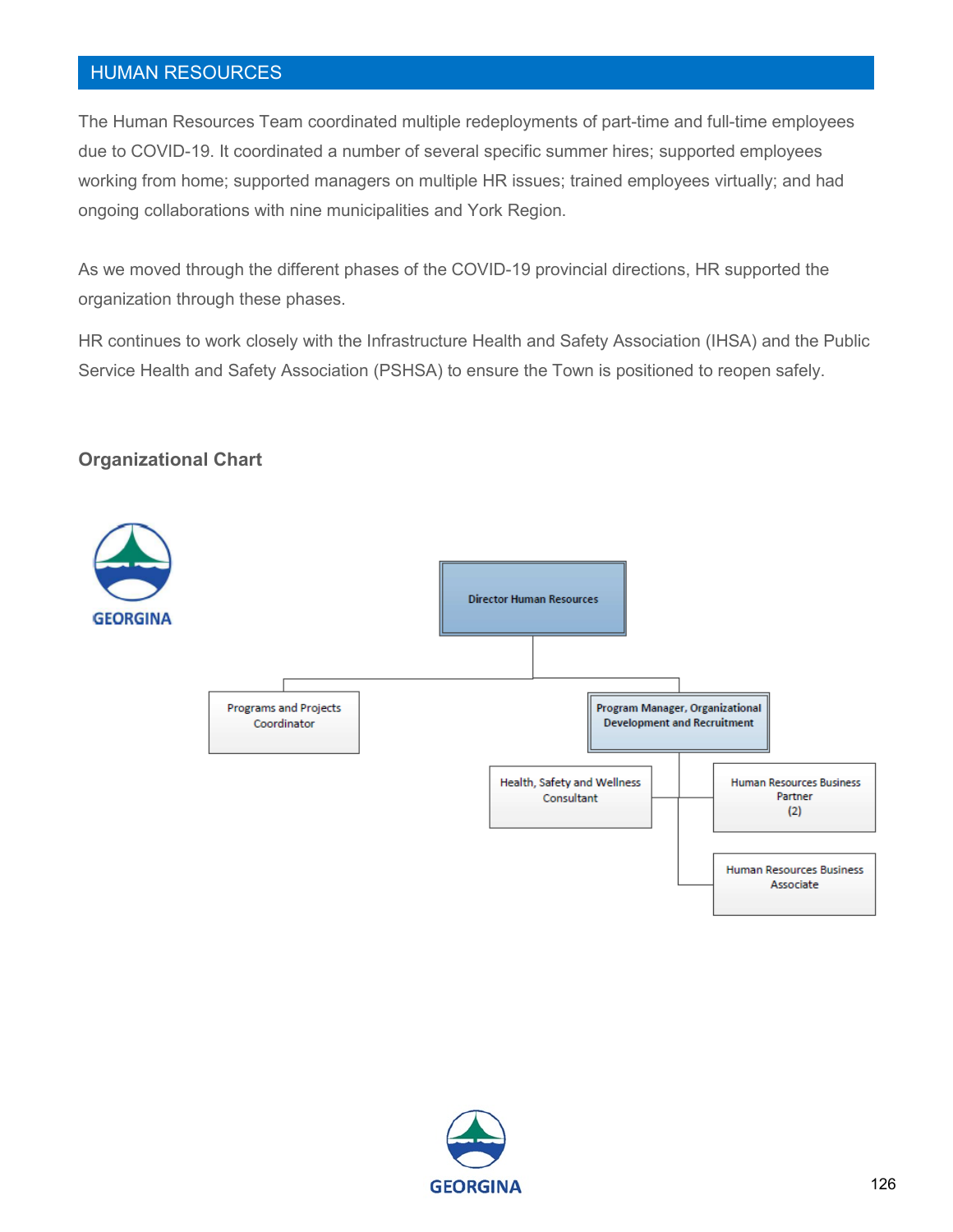

## 2022 Budgeted Expenditures and Revenues

## 2021 Accomplishments

- Collaboration for "Future of Work" Plan underway with all nine municipalities and York Region
- HR contributor to COVID-19 vaccination Clinic supporting all HR matters and requirements
- Launched a Pandemic Engagement Pulse Check Survey in November 2020 and hosted a follow up survey in June 2021
- Launch of monthly "Better You" the Town's online Wellness and Recognition Newsletter
- Corporate Core Values roll out in the fall of 2021
- Continued Municipal Partnerships (N6, Simcoe, Region, Markham, Municipal Learning Organizational Development (MLOD) Job Skills Keswick)
- Conducted two Training Needs Analysis with N6:
	- o Identifying our People Leaders Learning and Development Needs
	- o Non–Management Learning and Development Needs

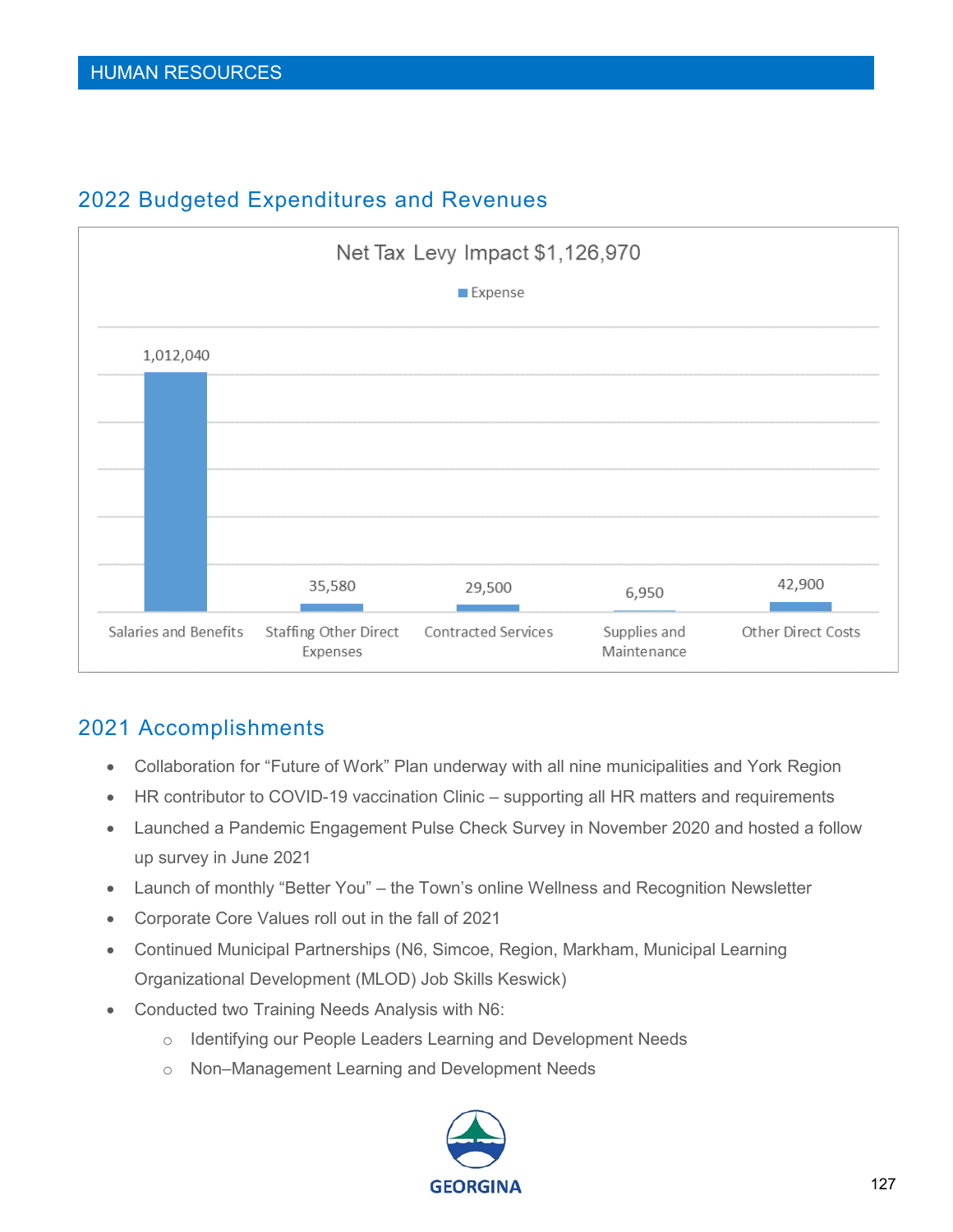#### HUMAN RESOURCES

- Based on the Training Needs Analysis, a 2021 N6 Learning and Development Catalogue was created
- Corporate training moved to a virtual format featuring Health and Safety Training, Unconscious Bias Program and other course offerings that were relevant for the changing COVID climate
- Received the Staff Rebate from our partnership with Job Skills, Keswick Branch
- While continuing to foster employee engagement within the workforce, the Recognition Program is set to launch phase 2 in 2021. This program will focus on employee accomplishments and promote peer-to-peer recognition. A review of the Length of Service Award program is underway depending on COVID-19 restrictions in place for 2021
- Selected the topics to submit for the WSIB "Excellence Program"
- 2021 negotiations are underway for CUPE 905.26
- 2021 Bargaining dates still to be determined for 905.03 and 905.13
- Conducted 30 Health and Safety Training Courses
- Non-Union Market review underway
- Completed the RFI and RFP for new HRIS for the Town

## Major Operating Drivers

- Labour relations/negotiations
- COVID-19 pandemic response
- RFI and RFP for new HRIS for the Town
- Rollout of StressStop platform
- Future of Work planning/return to the workplace

## Major Initiatives Planned for 2022

- Implementation of Human Resources Information System (HRIS)
- Advanced Leadership Development (Rollout January 2022)
- Corporate Recognition Program full roll out for all employees
- 905.03 Bargaining